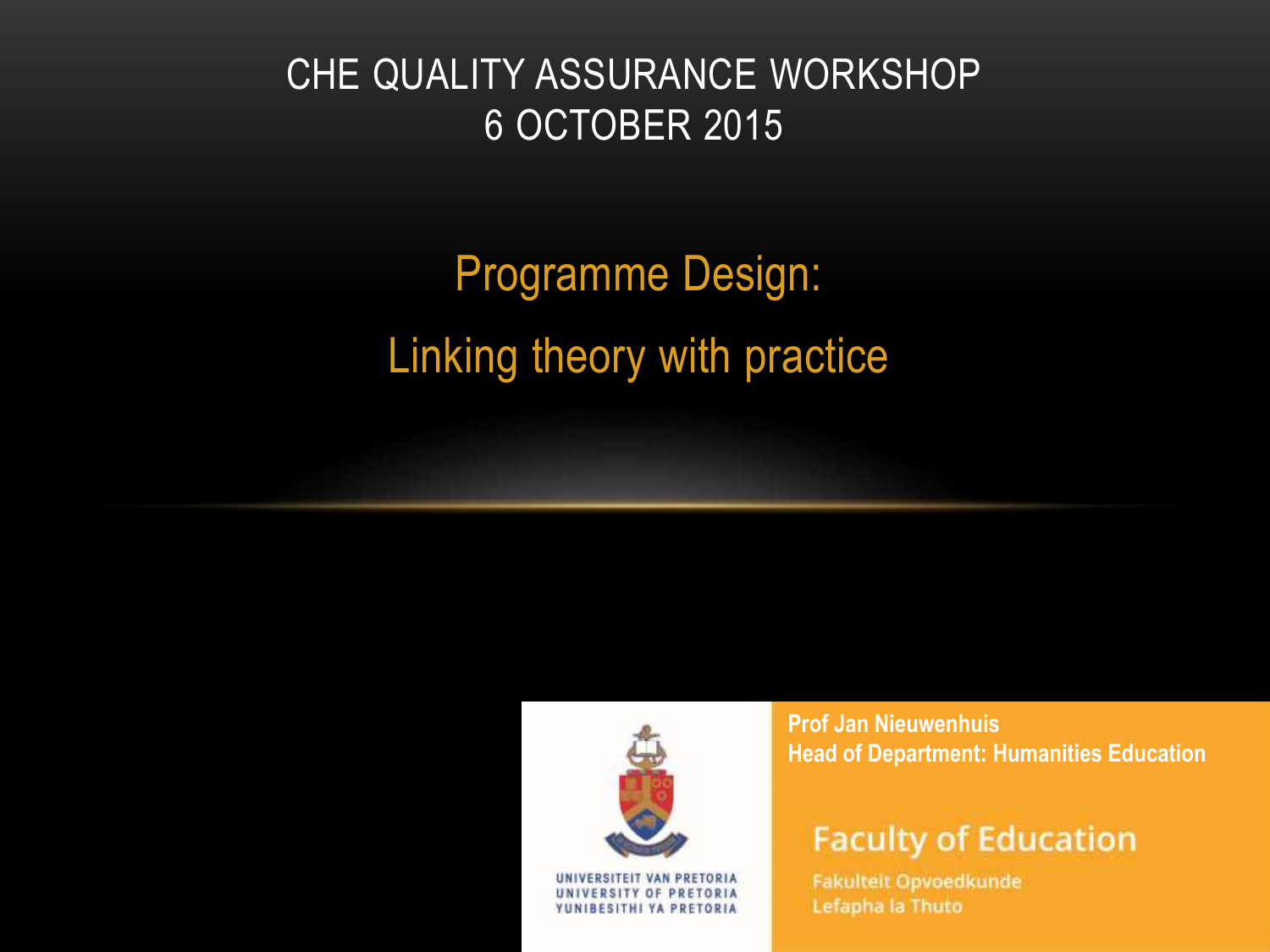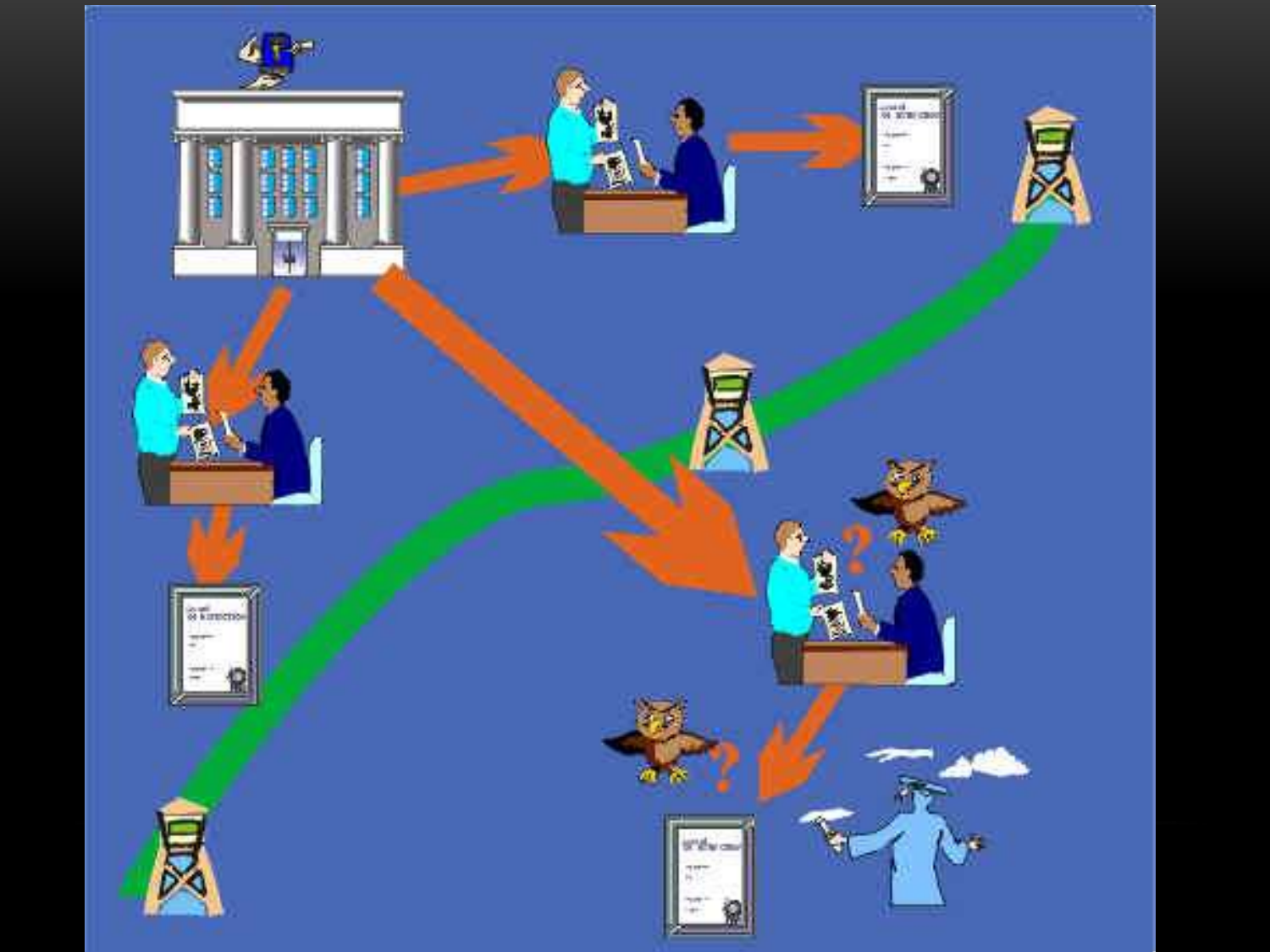### **THEORY?**

A programme is the **overall plan of the content** that the institution should offer a student to qualify him/her for entrance into a professional or vocational field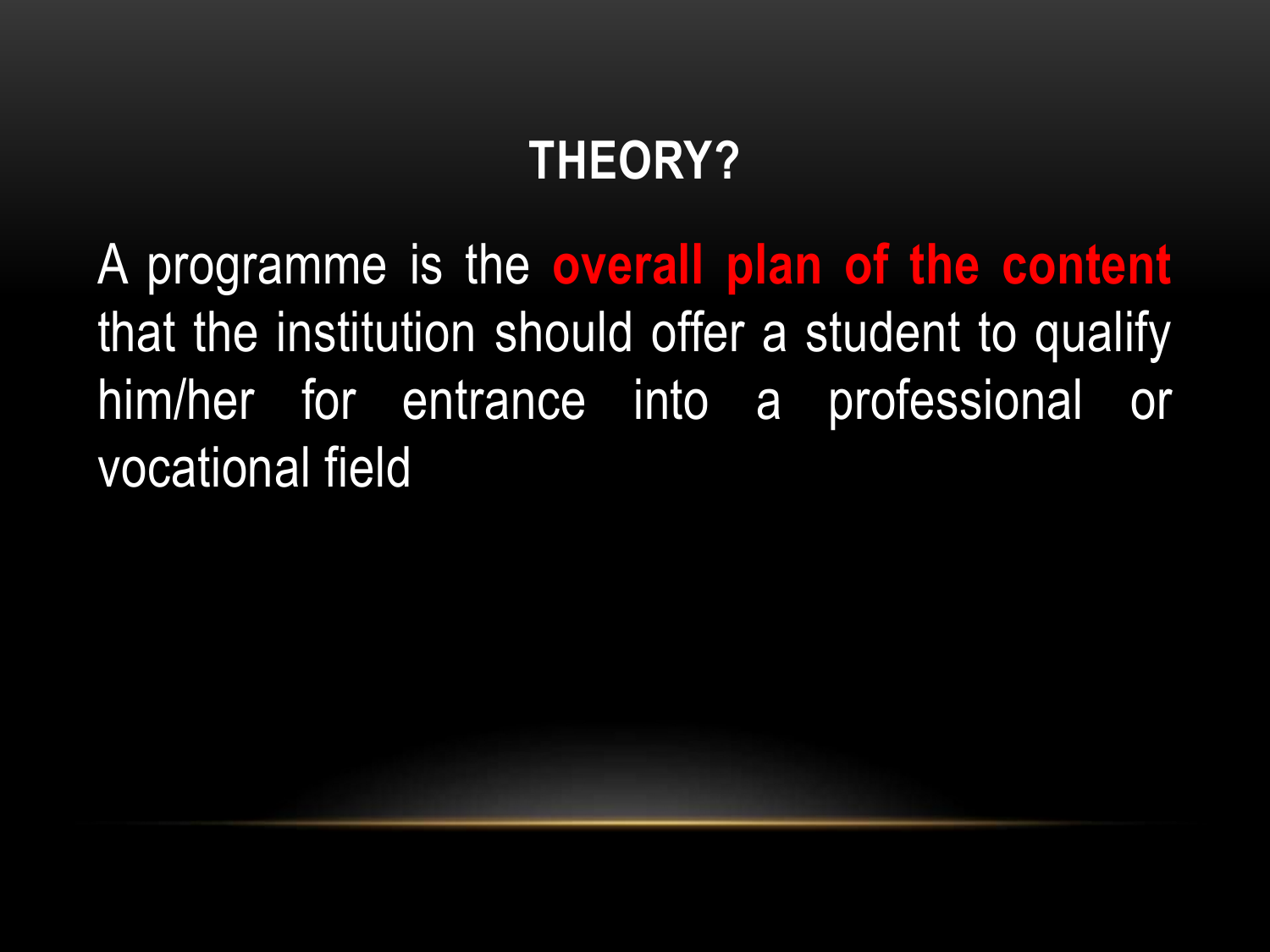#### **This is a plan**

## Programme

- It is coherent
- ii. It is logical
- iii. It is intellectually credible
- iv. It contains a balance between theory & practice
- v. It is relevant
- vi. It can articulate with others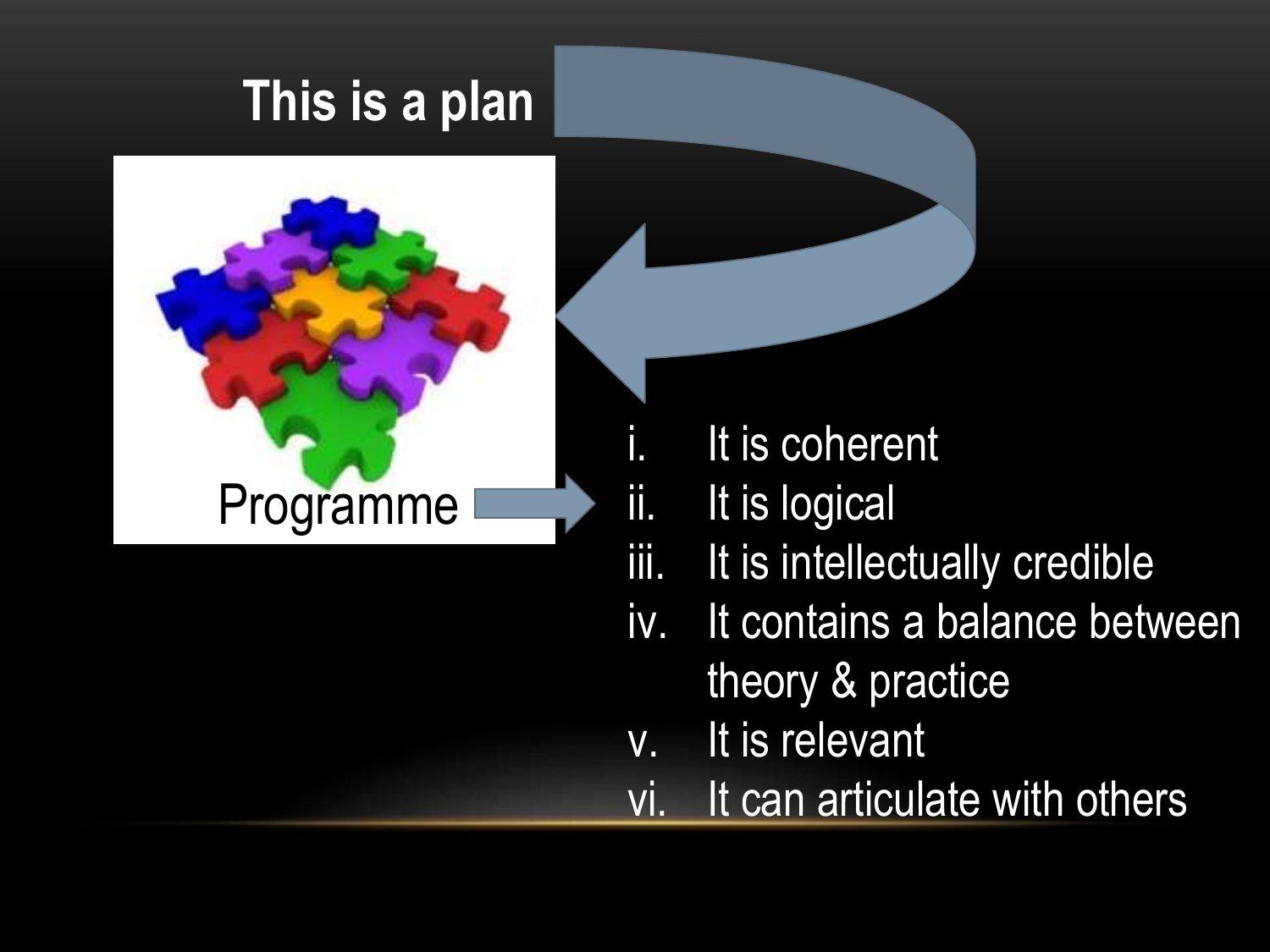Typical pitfalls in programme design and conceptualization:

- The 'borrowed' curriculum
- Structuring the programme around personalities
- Unit standards as point of departure
- Sanitizing existing programmes
- Migrating programmes to other modes of delivery
- Chopping it up into minuscule entities
- Starting from the delivery mode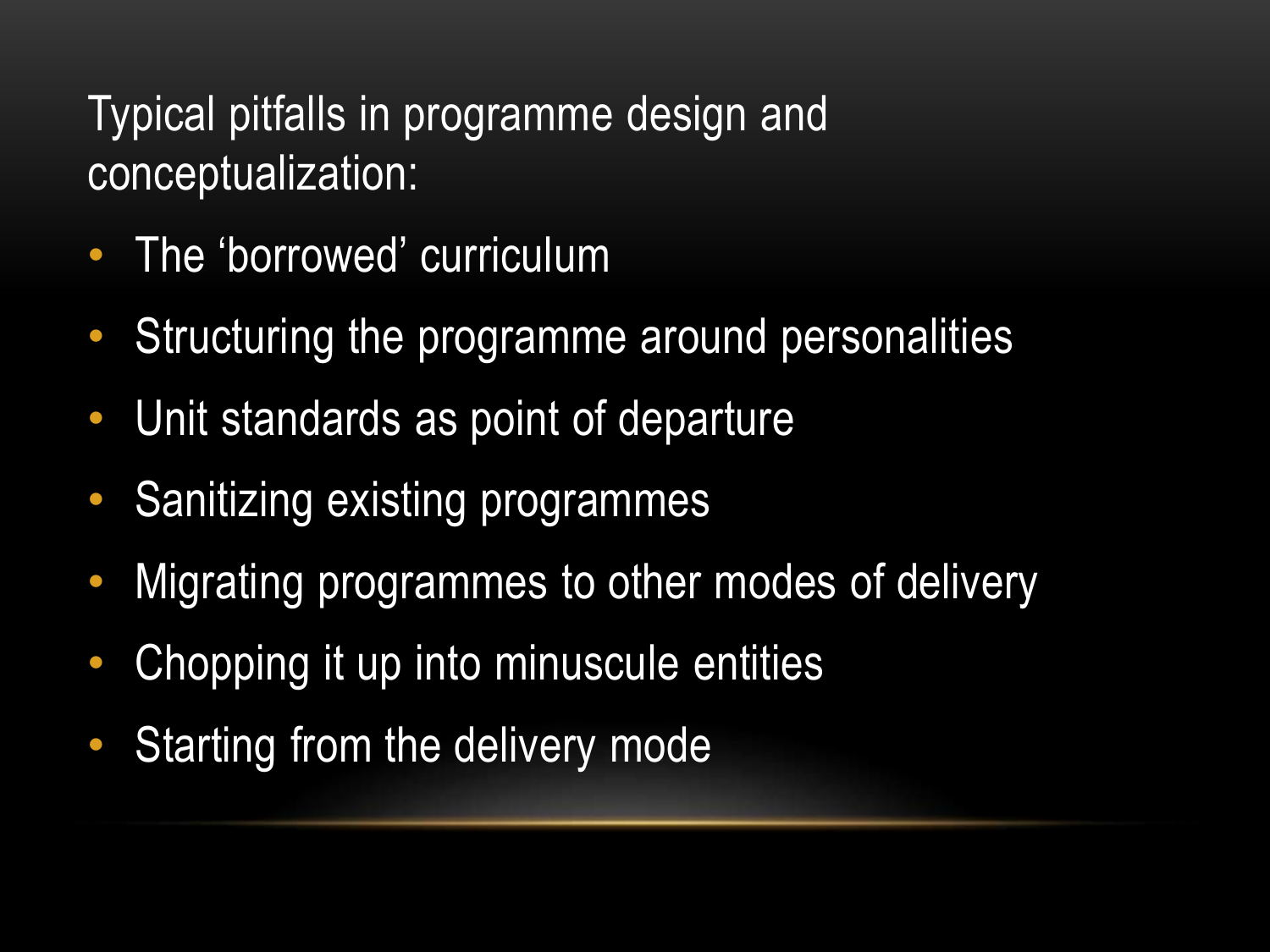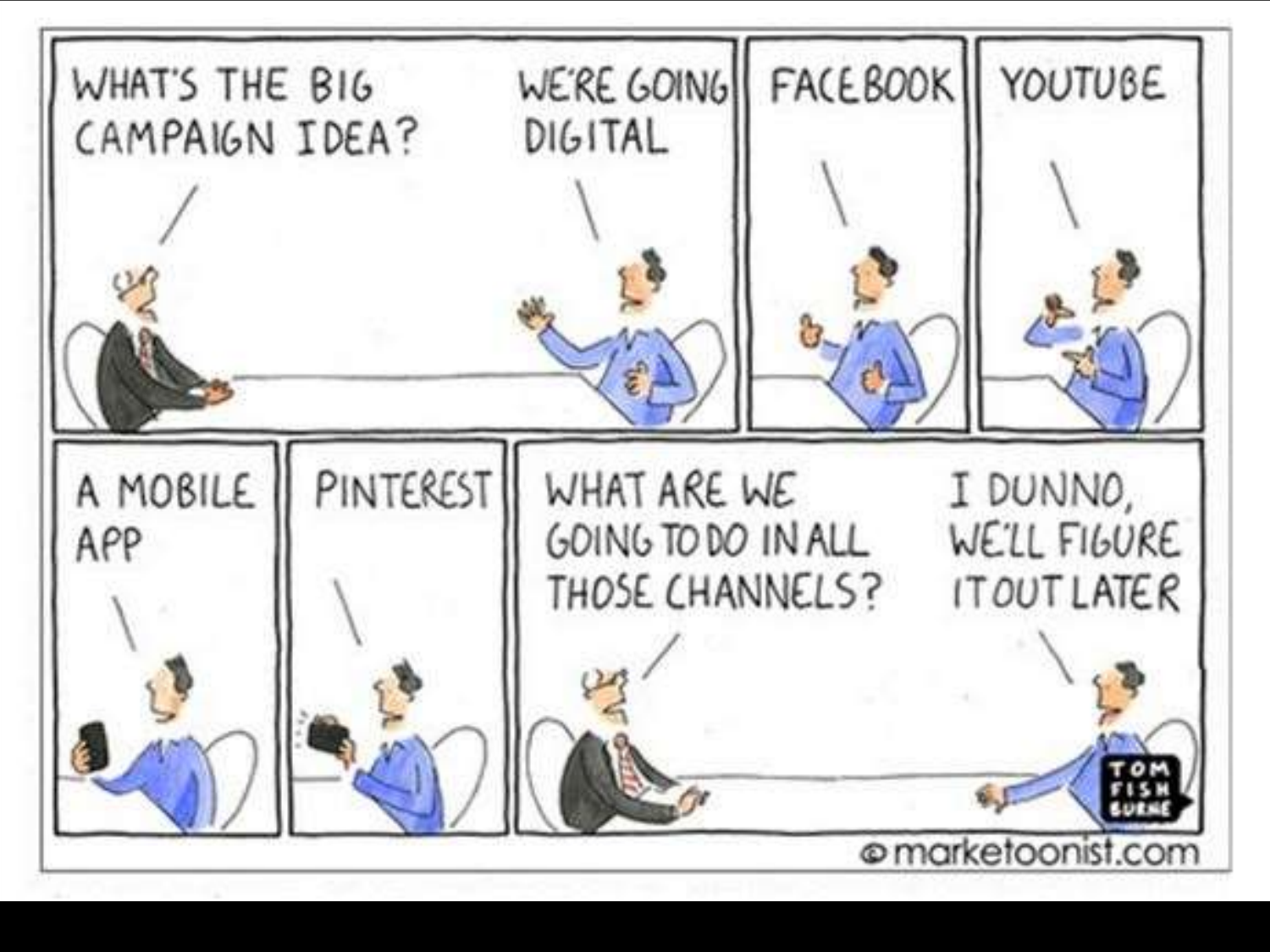## SO HOW DO WE GET TO THE PROGRAMME?

- A. Start with the market need and niche area
- B. What are the knowledge, skills and attributes needed by a person to satisfy the need?
- C. Know the market who are my competitors/clients?
- D. What will give us the competitive advantaged?
- E. How is this market need addressed elsewhere (national/international) (benchmarking)?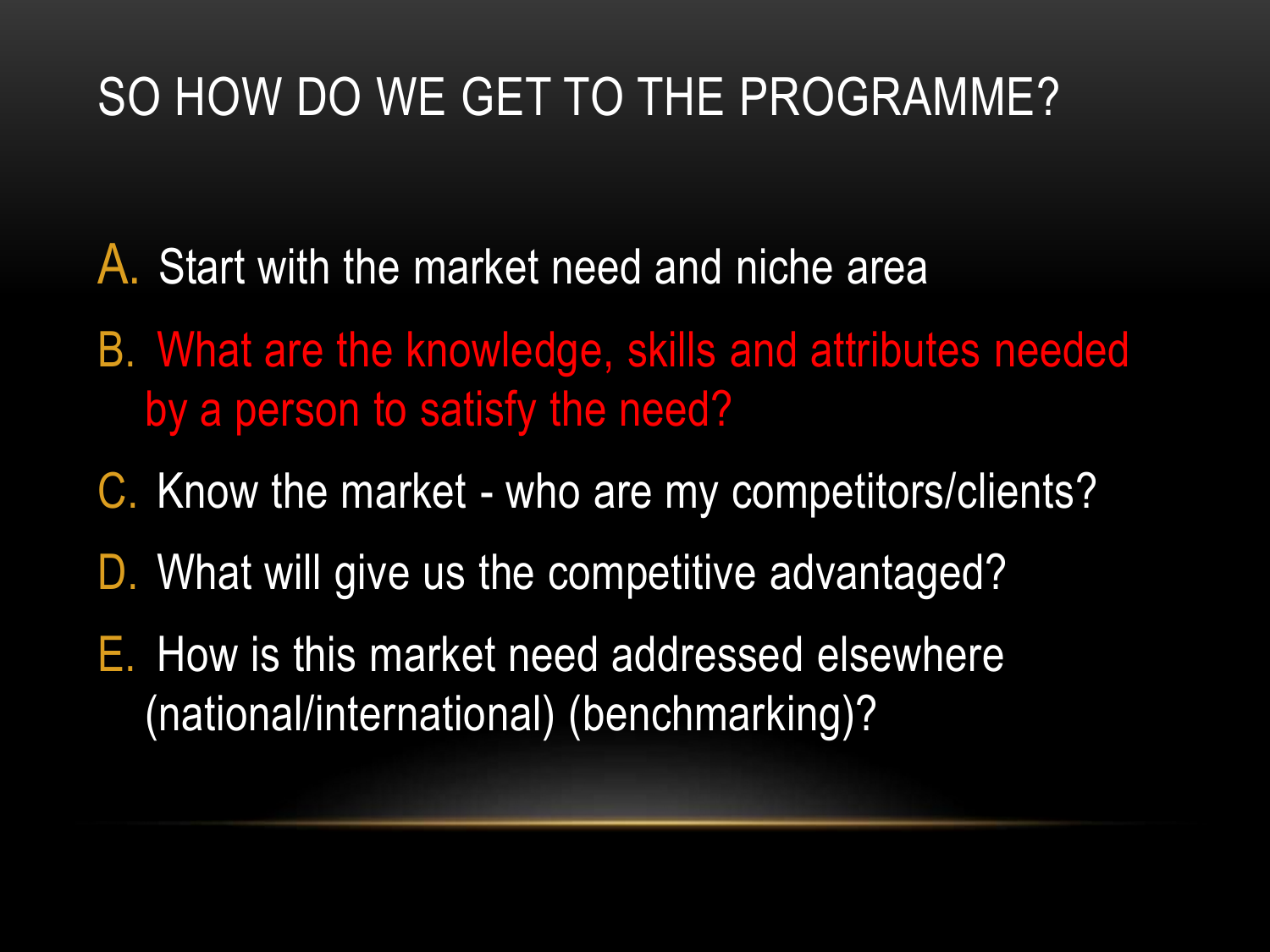**CONCEPT TESTS** V FOCUS GROUPS V INTERNET PANELS V STORE INTERCEPTS V INHOME TESTS V MORE FOCUS GROUPS / BASES I TEST V BASES II TEST

WE FINALLY GOT THROUGH ALL THE MARKET RESEARCH REQUIRED TO LAUNCH OUR NEW PRODUCT

> BUT WE'RE RETIRED NOW.

> > $22$

#### marketoonist.com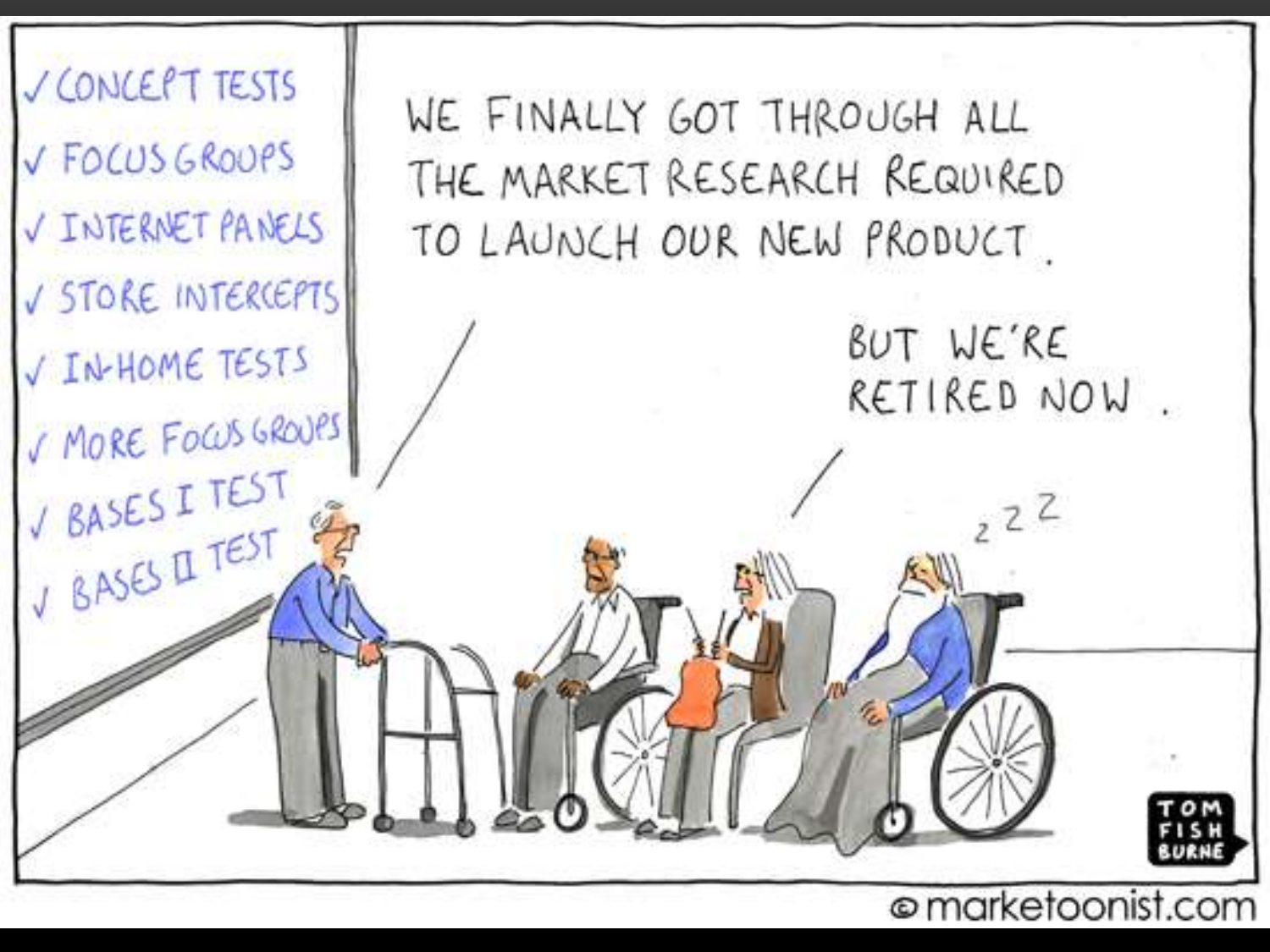# **ADDRESSING THE NEED**

- I. What will be the core knowledge needed for a person to fill the need
- II. What other fundamental knowledge would be needed to provide the candidate with a solid grounding
- III. What optional knowledge would enrich the programme?
- IV.What skills will be needed and how should it be acquired? (WIL)
- V. What other attributes will be required from a person?

Scope of the need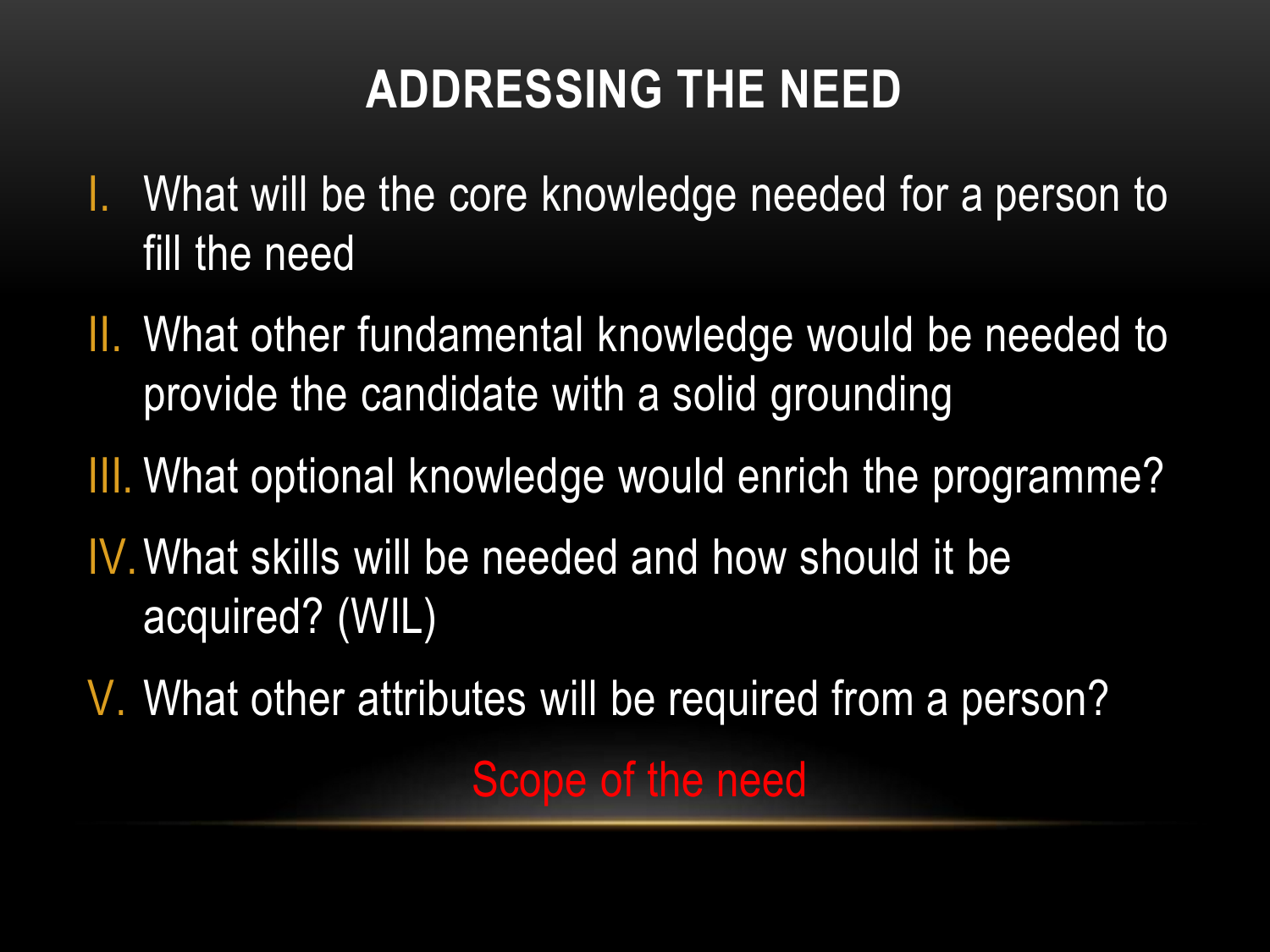# **FROM THE SCOPE TO THE PROGRAMME**

- 1. In analysing the scope what will be the overall outcomes of the programme?
- 2. How will these outcomes be assessed (assessment criteria)
- 3. In analysing the scope, what are the cohering elements? (modules)
- 4. At what level will should the elements be pitched?
- 5. How many notional hours will be needed to complete each segment?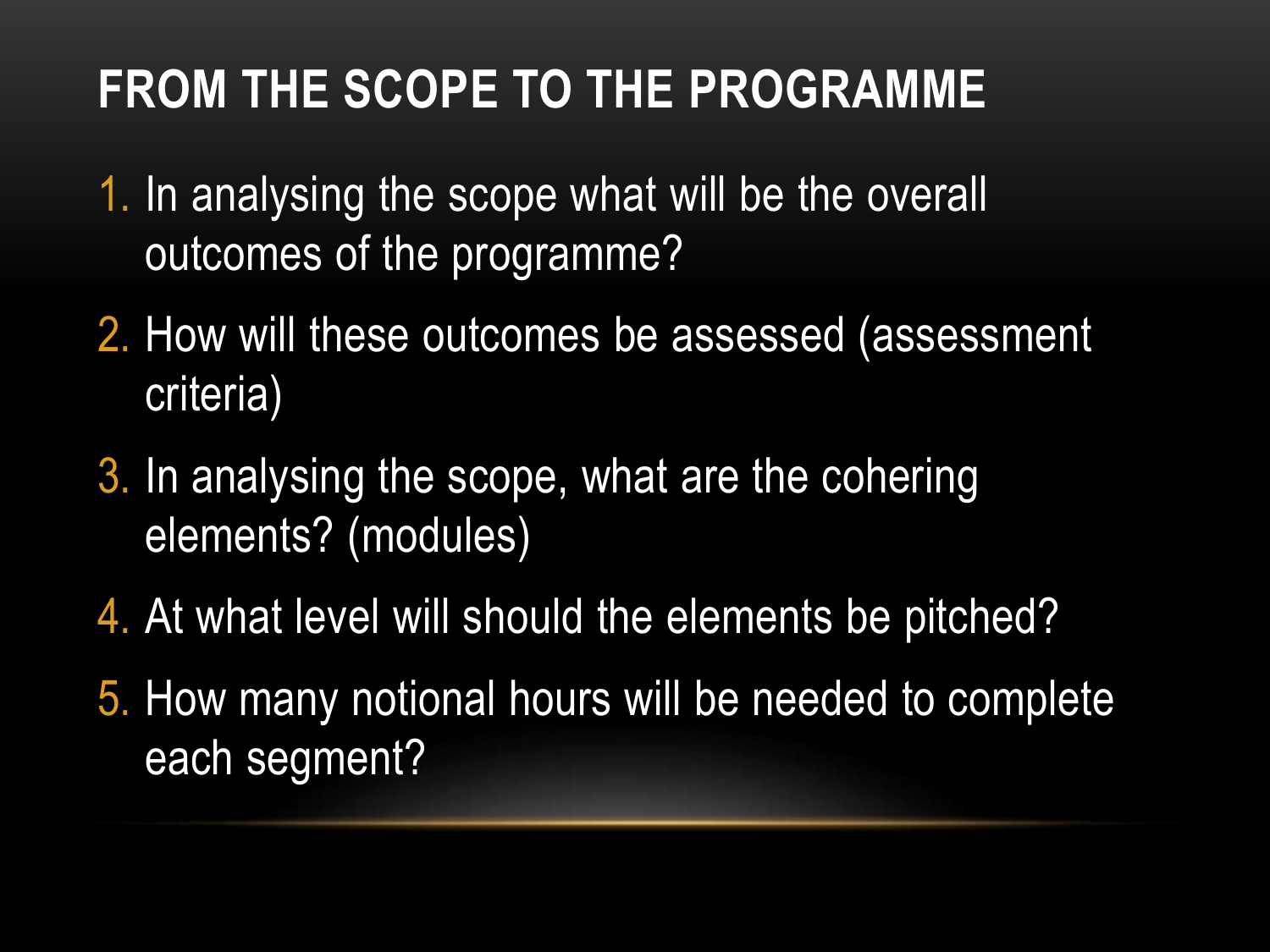### BUILDING THE PROGRAMME



- **1) Determine NQF levels of various elements**
- **2) Determine credit weighting**
- **3) Determine rules of progression**
- **4) Rules of combination**
- **5) Balance theory / practice**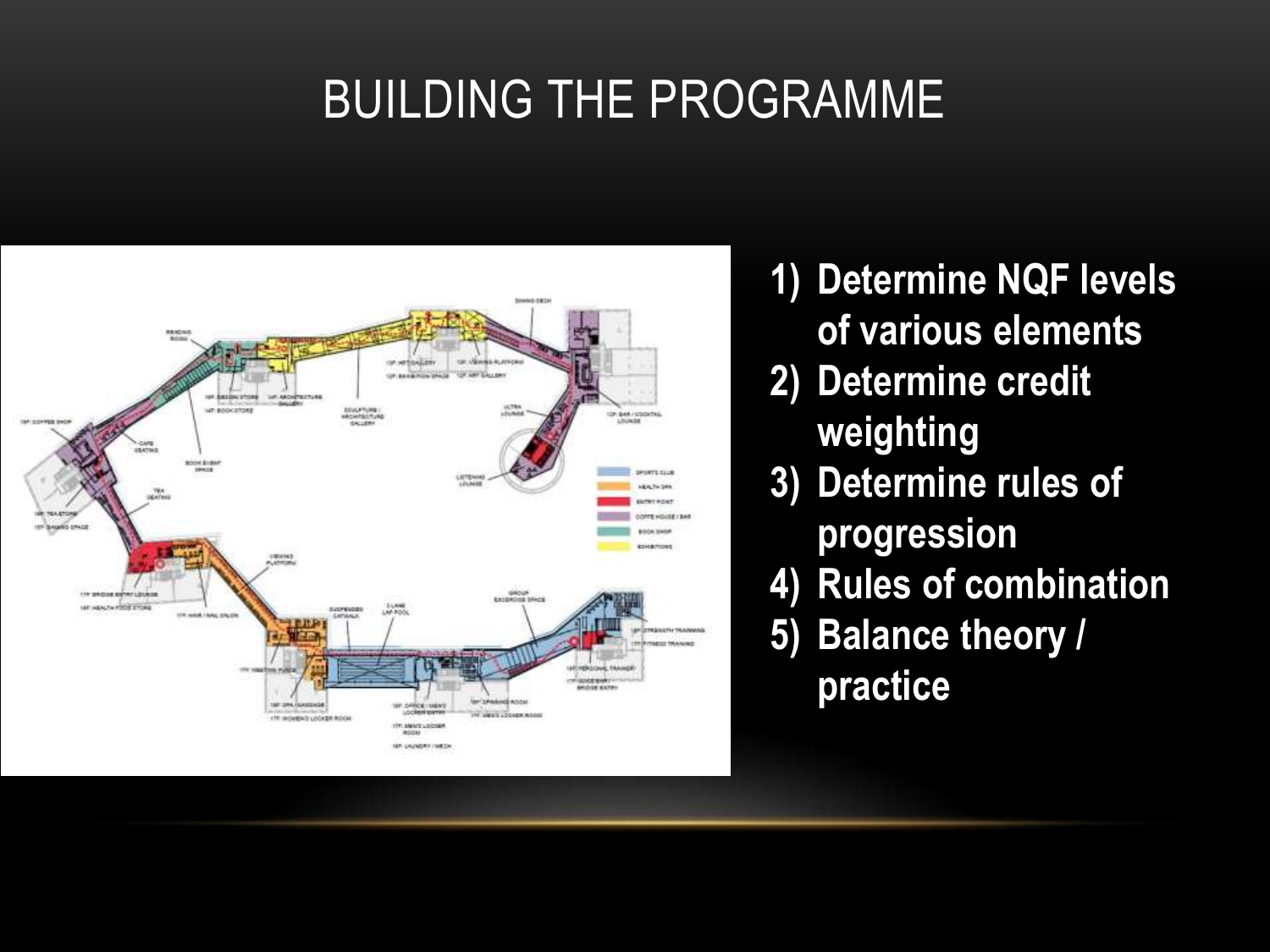#### HOW WILL I BRING THE PROGRAMME TO THE NEED?



"There aren't any icons to click. It's a chalk board."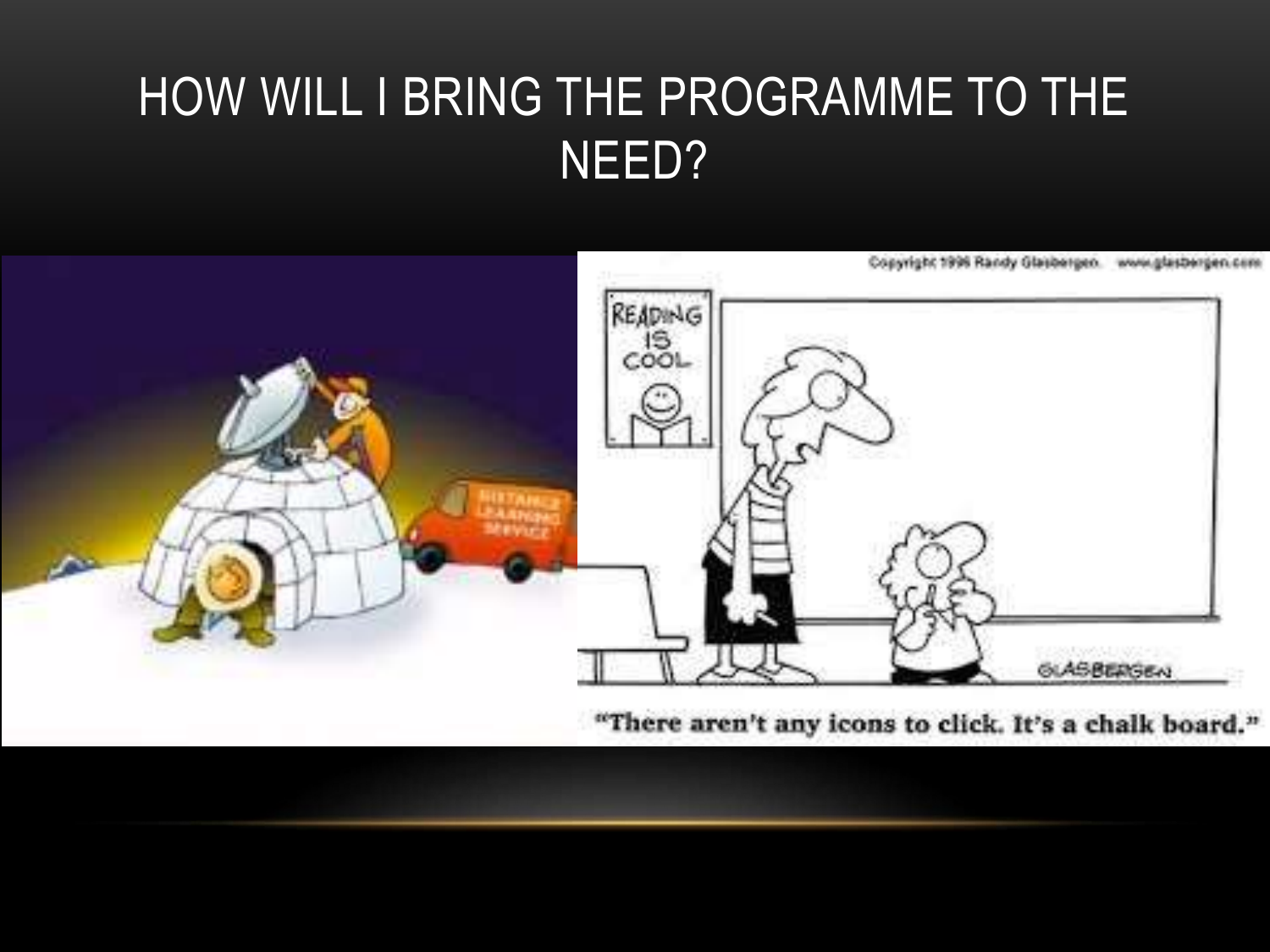## HOW WILL I BRING THE PROGRAMME TO THE NEED?

- a. Do we need synchronous teaching and how much?
- b. How much independent self-study could we expect from the learner?
- c. How much interaction do they need? (syndicate groups/discussion forums/etc.)
- d. How much WIL is needed to develop the required skill?
- e. How should we assess the different elements of the programme?
- f. What would we expect from our students in terms of entering the programme? (admission and selection)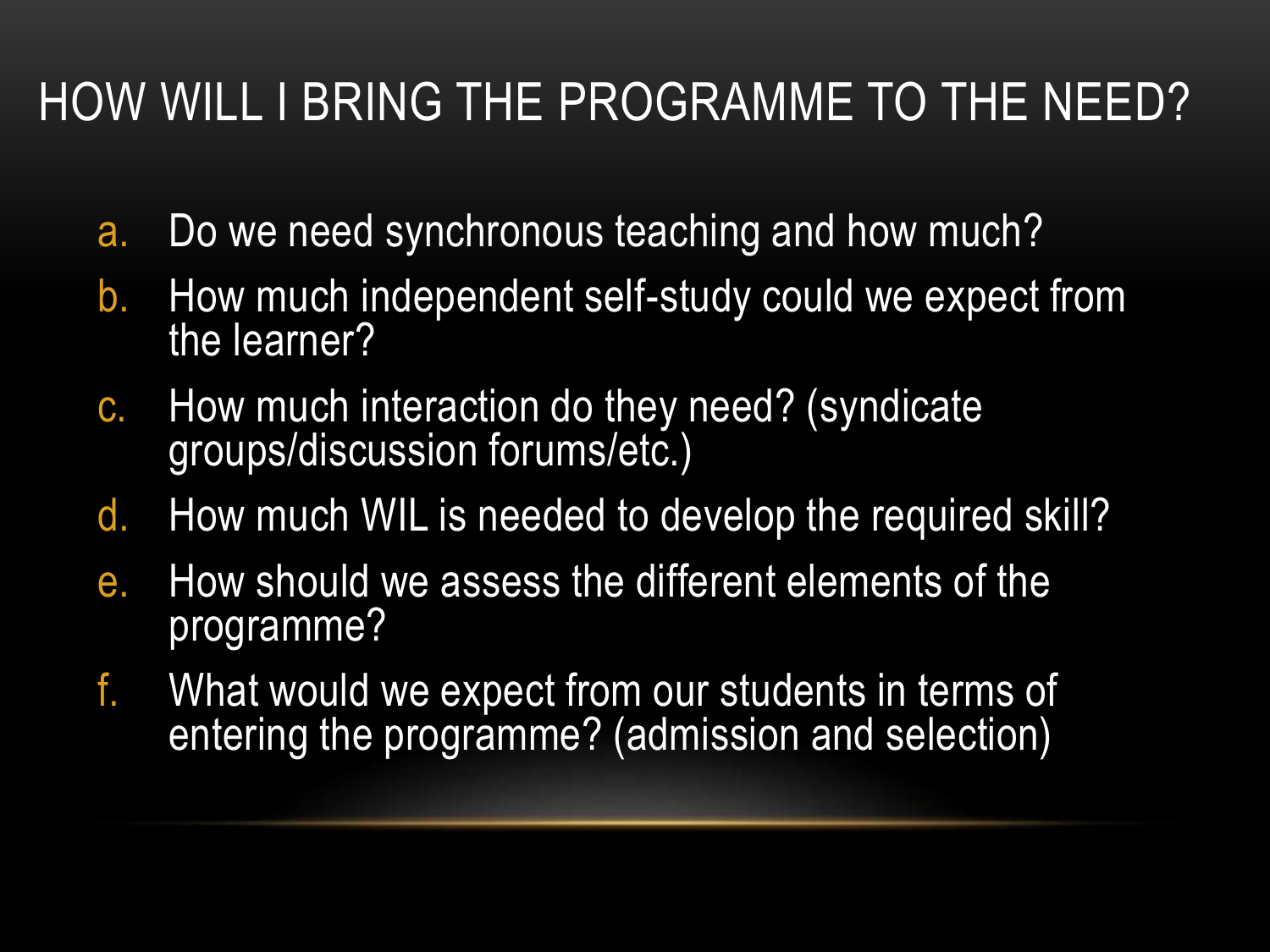### SO HOW WILL WE DELIVER THE PROGRAMME?